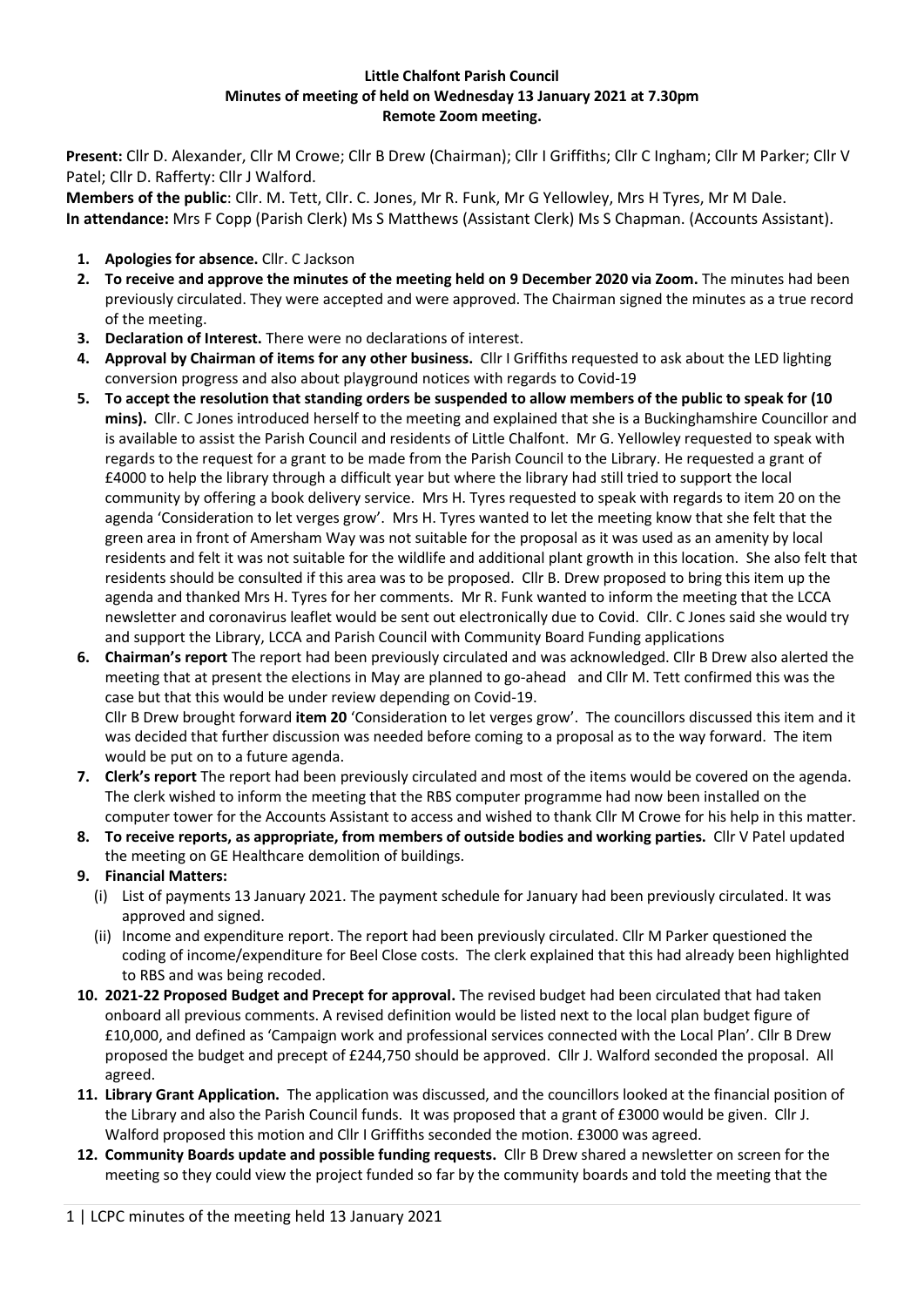next Community Board meeting will be held on 18<sup>th</sup> February 2021. Cllr V Patel had attended a meeting with regards to the Coronavirus Vaccinations information and shared with the meeting that vaccinations were underway in Buckinghamshire. Cllr M Tett confirmed this information and said that the vaccination programme was progressing well subject to the availability of the vaccines. Cllr B Drew also provided information on a meeting that he, Cllr J. Walford and Mr R. Funk had been involved with in trying to help traders in the village and give them support. Cllr B Drew said our application was now in with the Community board for funding for CCTV in the Nature Park and also the Hearts of Bucks application for partial funding for this project. In the future it is proposed that we would be putting in an application for pedestrian safety work at Coke Lane corner as soon as possible, MVAS equipment and potentially any parking schemes once Covid is over and the real parking situation is considered.

*Cllr M. Tett and Mrs H. Tyres left the meeting. Cllr B. Drew thanked Mrs H. Tyres for all the work she does for the local community.*

- **13. Beel Close update**. The licence from TfL had been previously circulated and all agreed for it to be signed.
- **14. CCTV Nature Park funding – Heart of Bucks application.** This had been discussed under item 12. Applications are at present in for funding.
- **15. Speeding and MVASs.** It was discussed and agreed that new equipment was needed. The Assistant Clerk has tried to and will discuss with the clerk at Chesham Bois the MVAS that has been installed there to see if this would be suitable for Little Chalfont and also look at other options and costings to be put to the council for consideration in the next financial year.
- **16. Cokes Lane Feasibility Study update.** The report and photographs had been circulated to councillors from the meeting that Cllr J Walford, Cllr M Parker and the clerk had on site. It was agreed that the following proposals would be put to Buckinghamshire Council for feasibility and costings for pedestrian safety.
	- To ask for the road sign shown, to show Cokes lane as a larger road coming off the main road and not shown it as it is at present as a small road joining.
	- To have railings/bollards on the pavement from the corner up until the water meter . a preference for railings over bollards (to take up less space on the pavement) unless bollards are recommended for safety or other reasons?
	- In order for the pavement to be wide enough for a wheelchair or pram etc. then for the verge vegetation to be taken back and the pavement widened into this area.
	- The chevrons should be moved back into the verge area and vegetation cutaway so that they can be seen. The Chevron should also be raised on their poles so that they can be seen over the railings.

It was agreed that these proposals would be sent to Buckinghamshire Council for consideration and costings to then be put forward for further consideration at a future meeting once we have received their information.

- **17. Community Centre. Update**. Cllr B Drew informed the meeting that there had been a working party meeting which had been attended by most councillors and working party members where various suggestions had been discussed and considered. It was agreed to contact the original architects for advice and to obtain a fee cost for proposed concepts combining the Village Hall and the Library. A ballpark cost for the community centre of £2million would be given to the Architects as a benchmark cost for the basis of their concept ideas.
- **18. Local Plan. Update.** Nothing to update**.** *Mr G. Yellowley left the meeting.*
- **19. Public House protection consideration in Little Chalfont.** The 'Metropolitan' and the 'White Lion' had been discussed at previous meetings. Cllr Ingham noted that there was support in the parish council for nominating two village pubs as Assets of Community Value. He suggested that if this was done, it would be wise to publish a short statement that, in so nominating the pubs, the parish council did not accept any obligation to be involved in the administration of a community bid to buy one of them, should such a bid ever occur.
- **20. Consideration to let verges grow.** Already considered under item 6.
- **21. Litter problems and future plans.** David Jarvis from the Buckinghamshire Waste team has come back to us about having an informal zoom meeting with the Parish Councillors who wish to attend. We are waiting for dates from him so that we can schedule the meeting. Graffiti was discussed on the post box by Elizabeth Avenue and would be checked out. Cllr D. Alexander reported to the meeting how successful the clean up campaign had been but emphasized how much litter had already come back and that it needs to be an ongoing project. For this to be maintained litter pickers and litter bags would need to be made available for residents. The assistant clerk would contact Buckinghamshire Council to see if we could purchase bags and litter pickers from them. The costs would be put forward at a future meeting.
- **22. Financial Procedures.** These are in the process of being prepared with up to date guidelines. Cllr B Drew thanked the accounts assistant Ms S. Chapman for all her work on these.